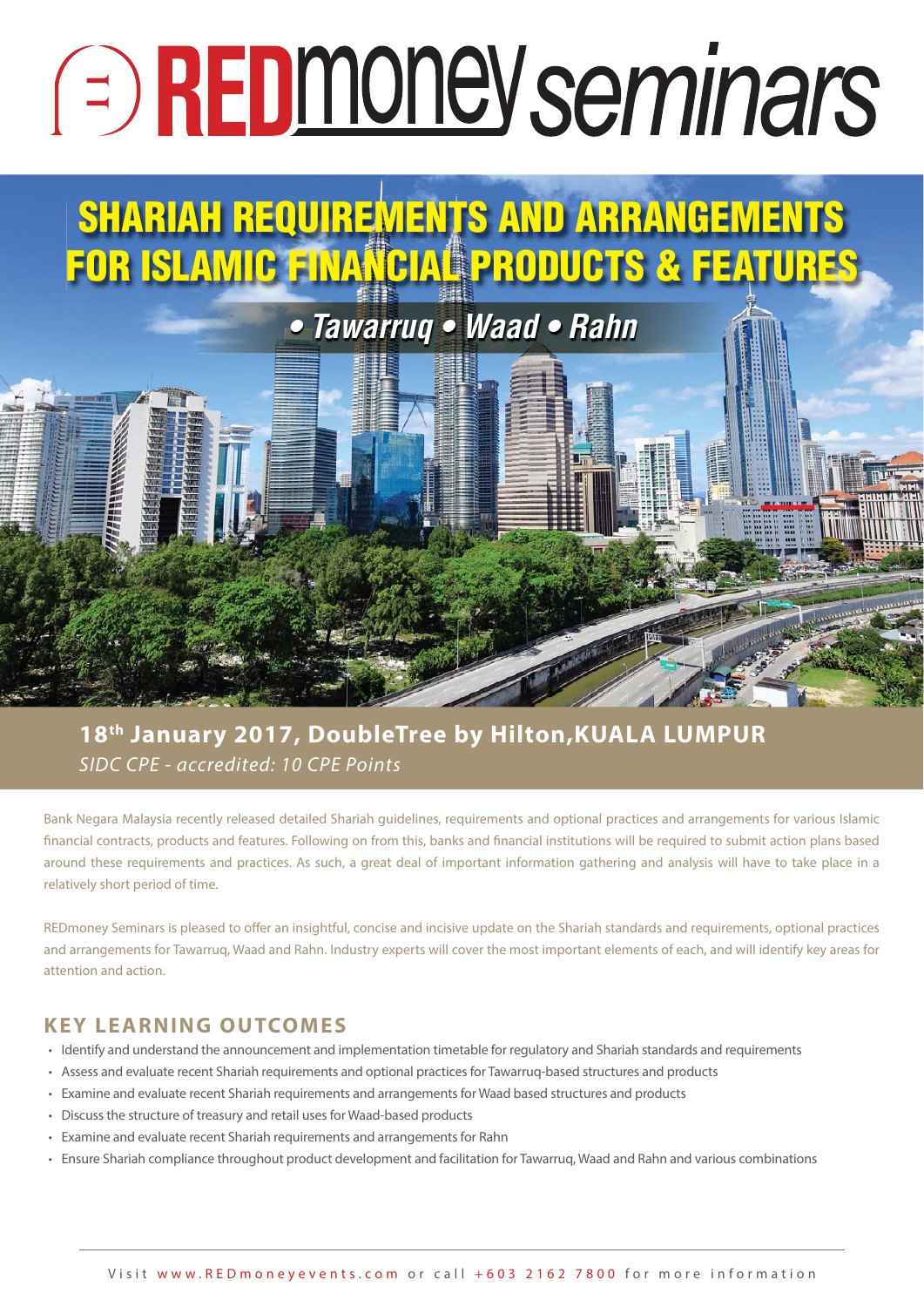#### **AGENDA**

#### **9.00am** Welcome

#### **9.15am – 10.30am**

**Providing a Reminder on the Concept of Tawarruq and Examining Domestic & Shariah Resolutions on Tawarruq**

- Reminding ourselves of the structure, workings and uses of Tawarruq
- Assessing the influence and ramifications of pronouncements made by each of the following organizations:
	- o Shariah Advisory Council of Bank Negara Malaysia
	- o Shariah Advisory Council of Securities Commission Malaysia
	- o Accounting and Auditing Organization for Islamic Financial Institutions (AAOIFI)
	- o OIC Fiqh Academy

**Associate Professor Dr Rusni Hassan** — Deputy Dean IIUM Institute of Banking & Finance and member, Shariah Advisory Council, Bank Negara Malaysia

#### **10.30am – 11.00am** Coffee

#### **11.00am – 1.00pm**

#### **Shariah Requirements, Optional Practices and Arrangement for Tawarruq (Part 1)**

- Identifying opportunities for banks to incorporate Tawarruq structures and features
- Examining and evaluating recent Shariah requirements for Tawarruq
- Discussing the arrangement of Tawarruq structures and identifying key Shariah issues
- Assessing the incorporation of Tawarruq with other contracts
- Evaluating Shariah issues associated with dissolution and completion of Tawarruq
- Ensuring Shariah compliance throughout product development and facilitation

**Mohd Johan Lee —** Managing Partner, J Lee & Associates

#### **1.00pm – 2.00pm** Luncheon

#### **Who Will Benefit?**

The seminar will be highly beneficial to anyone in a bank or financial institution involved in the structuring, development, marketing and risk management of Islamic financial products.

• Islamic bankers and management

- Islamic bankers and management
- Shariah advisors, officers, control and review staff
- Compliance officers and in-house counsel

#### • Risk managers

- Product development officers
- Operations managers
- Consultants and advisors
- Financial audit and review team members
- Regulators and supervisory bodies

#### **2.00pm – 2.35pm**

**Shariah Requirements, Optional Practices and Arrangement for Tawarruq (Part 2)**

#### **2.35pm – 3.55pm**

**Shariah Requirements, Optional Practices and Arrangement for Waad**

- Unilateral and Bilateral Waad and Shariah requirements for both
- Discussing the arrangement of Waad structures in various Islamic banking products and salient features
- Assessing the incorporation of Waad with other contracts and addressing some key Shariah issues
- Dissolution and completion of Waad; evaluating Shariah issues and its implications
- Ensuring Shariah compliance throughout product development

**Mohd Faris Ghazali —** Deputy Manager, Shariah Risk Management, Bank Islam Malaysia

#### **3.55pm – 4.15pm** Coffee

#### **4.15pm – 5.15pm**

#### **Shariah Requirements, Optional Practices and Arrangement for Rahn**

- Identifying opportunities for banks to incorporate Rahn structures and features
- Examining and evaluating recent Shariah requirements for Rahn
- Discussing the arrangement of Rahn structures and identifying key Shariah issues
- Assessing the incorporation of Rahn with other contracts
- Evaluating Shariah issues associated with dissolution and completion of Rahn
- Ensuring Shariah compliance throughout product development and facilitation

**Mohd Faris Ghazali —** Deputy Manager, Shariah Risk Management, Bank Islam Malaysia

#### **5.15pm** Coffee and Networking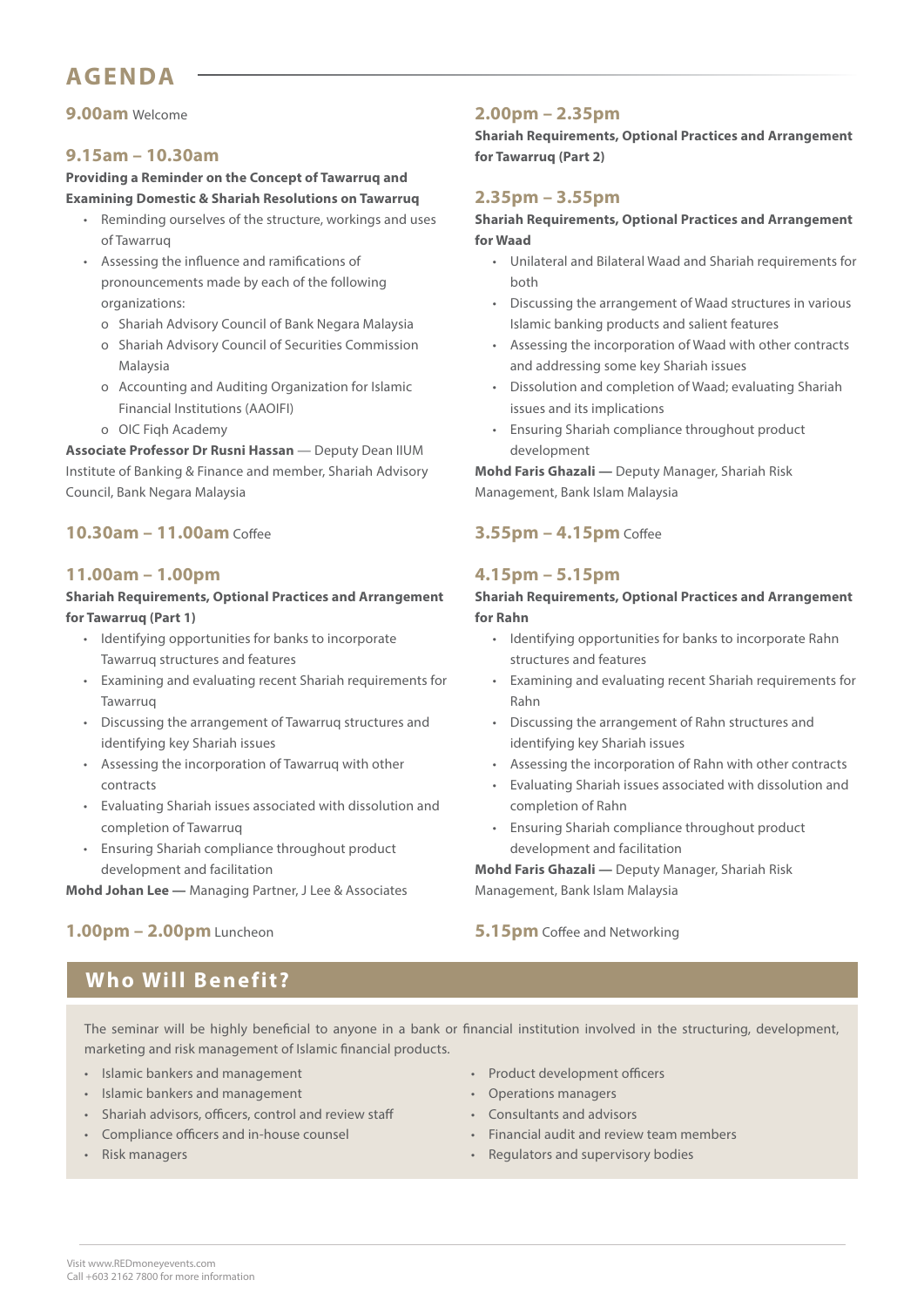#### **SPEAKERS**



Associate Professor Dr Rusni Hassan *Member, Shariah Advisory Council,* Bank Negara Malaysia *Deputy Dean* IIUM Institute of Islamic Banking and Finance

Dr Rusni Hassan is an associate professor and the deputy dean at the IIUM Institute of Islamic Banking and Finance, International Islamic University Malaysia (IIUM). She graduated with a Bachelor of Laws degree (Honors), a Bachelor of Laws degree (Shariah) (First Class), a Master of Comparative Laws degree and a PhD in law. She is a member of the following: Shariah Advisory Council for Bank Negara Malaysia, Association of Islamic Banking Institutions Malaysia, Shariah Committee for HDFC and HDC Maldives. She is a registered Shariah advisor with the Securities Commission Malaysia and is the secretary for the Association of Shariah Advisors in Islamic Finance Malaysia and the International Council of Islamic Finance Educators.

Dr Rusni has spoken extensively in seminars, workshops, conferences and trainings on various Islamic finance issues. Her publications include books on Islamic banking and Takaful, Islamic banking under Malaysian law, corporate governance of Islamic financial institutions and many articles in local and international journals. She has received awards such as 'Promising Researcher' at IIUM in 2012. Her works and contribution to Islamic finance have also been recognized internationally when she was listed among the 'Top 10 Women in Islamic Finance' by CPI Financial in 2013. She also received the award of 'Most Talented Women Professional in Islamic Banking' at the Asia Islamic Banking Excellence Awards, CMO Asia in 2014.



Mohd Johan Lee *Managing Partner,* J Lee & Associates

Johan Lee is the managing partner of J Lee & Associates, a medium-sized award-winning legal firm in Malaysia. The firm has just received the award of 'Recognized Leader in Corporate Law–Malaysia' by APAC Insider Legal Award 2015 and is now the Malaysian firm for Primerus Law International, one of the top three law firms in the world. Johan graduated with a Bachelor of Laws (Hons) degree from International Islamic University Malaysia and also holds a Master of Comparative Laws degree and a postgraduate diploma in Shariah and legal practice from the same university and a Master of Arts degree in economics for competition law from King's College London. He is currently a qualified member of the Chartered Institute of Arbitrators in the UK as well as a mediator of the Malaysian Bar. He is an advocate and solicitor of the High Court of Malaya and is the first person of Chinese origin to be a Shariah practitioner admitted by the Shariah (Islamic law) Court. Johan has been a part-time lecturer in the law faculty of International Islamic University Malaysia since 1999 for both undergraduate and postgraduate law programs and he also lectures and provides training occasionally in various other local universities and government institutions including Bank Negara Malaysia. He is an accredited trainer of IBFIM. He is currently a Shariah consultant to a few governmental agencies as well as a few government-funded banks and a member of the Board of Studies of the Faculty of Law of University Malaya for 2015-17. He is also the reviewer for the programs and syllabus of INCEIF and IBFIM and is now a member of the Shariah Advisory Council of the Association of Islamic Banks Malaysia. Johan is a consultant to a few law firms and practices in Malaysia, Brunei, Singapore, Indonesia and the UK and has drafted and designed numerous Islamic banking legal documents and products in Malaysia and overseas. Johan has authored or co-authored numerous publications including the book 'Legal Documentation for Islamic Banking' published by IBFIM which is now the textbook for CQIF qualification for Islamic bankers. His upcoming book is titled 'Islamic Banking in Malaysia: Concept, Theory, Practice and Legal Documentation' and will be published by LexisNexis.



*Mohd Faris Ghazali Deputy Manager* Shariah Risk Management Bank Islam Malaysia

Mr. Mohd Faris Ghazali has been with Bank Islam Malaysia Berhad since February 2012. Prior to joining Bank Islam, Faris worked with Islamic Financial Services Board (IFSB) where he was involved in database projects for Islamic Financial Soundness Indicators. He also worked closely with International bodies such as International Monetary Fund and participated in several workshops to facilitate the national compilers in their compilation exercises. He was also part of working team member in drafting Revised Capital Adequacy Standard IFSB-15 in 2011.

At Bank Islam Faris advises business units in various areas, including treasury operations, commercial, retail and corporate banking. Faris advises on Islamic profit rate swaps, FX spots and forwards, Islamic cross currency swaps, Islamic investment account products, Negotiable Islamic Debt Certificate, (NIDC), letters of credit –i, bank guarantees -i, trades working capital, accepted bills, Inah & Tawarruq based products and their documentation.

Faris obtained his first degree from University of Malaya and holds a Masters Degree from National University of Malaysia (UKM) where he specialized in Islamic Economic and Banking from both universities. He is the recipient of the Global University of Islamic Finance (INCEIF) inaugural scholarship and has qualified as a Chartered Islamic Finance Professional (CIFP) from the INCEIF in 2009.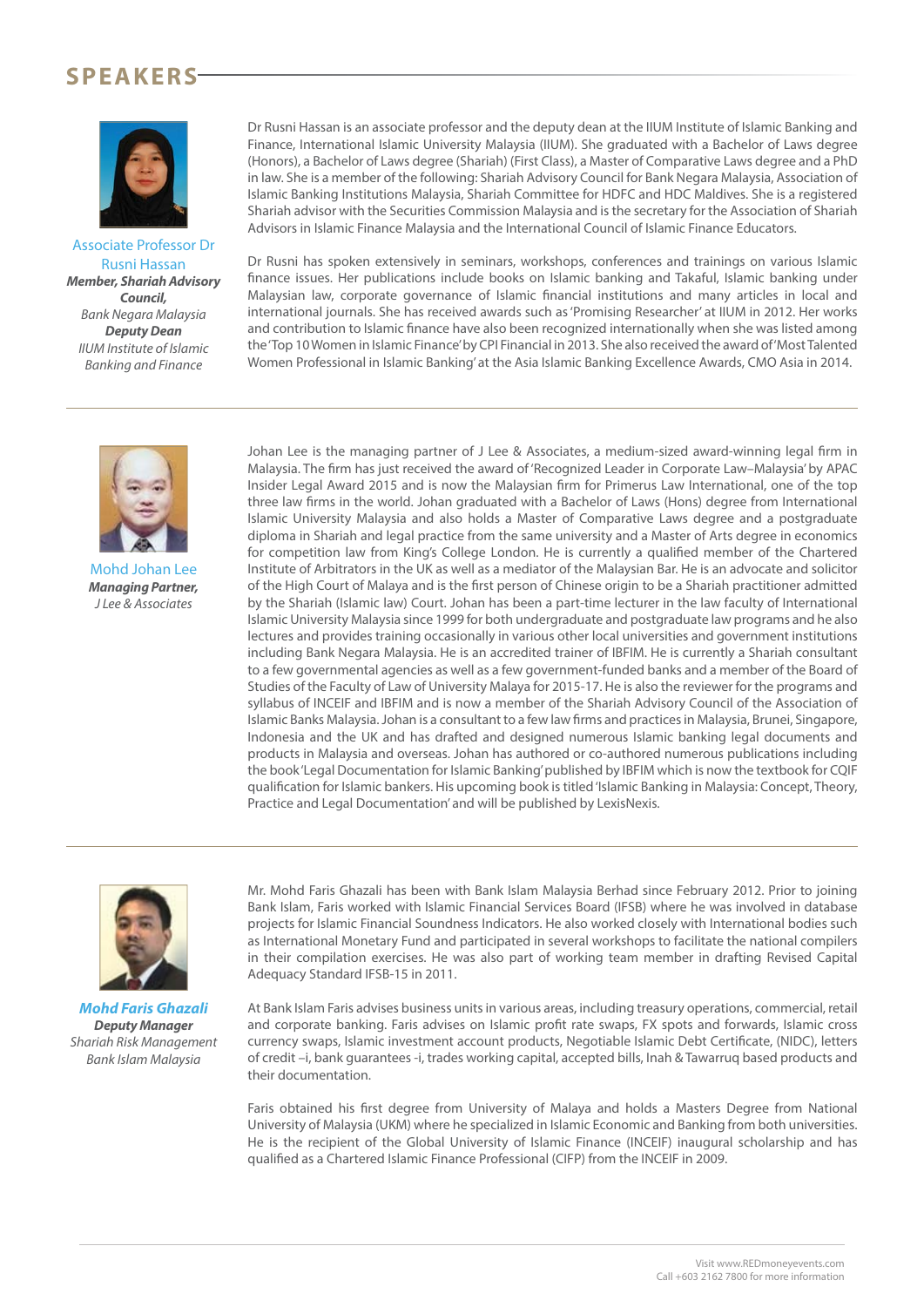#### **SHARIAH REQUIREMENTS AND ARRANGEMENTS FOR ISLAMIC FINANCIAL PRODUCTS & FEATURES**

18th January 2017, DoubleTree by Hilton, Kuala Lumpur

#### **Associate Partner: RM 17,500**

- Logo on all promotional activities
- 5 invitations for your colleagues and clients
- 25% discount on any additional delegate places
- Full coverage on the Seminar website including biography and hyperlinked logo
- Branding throughout the Seminar: Seminar Guide Cover, Buntings,

- Logo on all promotional activities
- 2 invitations for your colleagues and clients
- Coverage on the Seminar website including biography and hyperlinked logo
- Guaranteed session participation

• Table-top space in the breakout area during the Seminar

- Guaranteed prime session participation
- One exclusive seat-drop during the Seminar
- Full delegate list within one week post Seminar
- Post-Seminar questionnaire results
- **Partner: RM 12,500** 
	- Branding throughout the Seminar: Seminar Guide Cover, Buntings,
	- Table-top space in the breakout area during the Seminar
	- Delegate list within one week post Seminar
	- Post-Seminar questionnaire results

The sponsor / Delegate will arrange for the payment in one installation of RM The sponsor versions of all taxes to REDmoney, within 30 days of invoice or before the event taking place (whichever is sooner).

| <b>Company Name:</b> |                        |  |
|----------------------|------------------------|--|
| Name:                | Signature for Sponsor: |  |
| Title:               | Date:                  |  |

**One Sponsor One Logo Policy:** Each sponsor is only entitled to one logo. Permission from the organizer is required to display additional corporate brands and to disseminate alternatively branded marketing materials.

By signing this contract you are bound by our cancellation policy of no refunds. Your account will be credited for future events in the same calendar year. However, for cancellations of less than one month prior to the event taking place, no refund or credit will be offered. If you so wish to cancel your sponsorship (howsoever arising), the entire amount due will be payable to **REDmoney Sdn Bhd** / **REDmoney Limited**.

#### **REDmoney Group**

REDmoney Group's latest offering, IFN Seminars, takes Islamic finance to new and developing markets and tackles the industry's most innovative and imperative topics. These high-level, practitioner-led events offer practical insights on technical and strategic aspects of Islamic finance to dealmakers, regulators and intermediaries in core and developing Shariah-compliant markets. Leveraging on our highly regarded Forums and Training courses, these seminars offer the same exceptional quality of speakers in a small-group setting allowing delegates the opportunity to interact with our panel of highly experienced industry leaders in an event format that is intended to provide comprehensive knowledge on the very latest issues and trends.

REDmoney Group is the foremost global provider of specialized Islamic financial media services across three core divisions of events, publishing and training. Established in 2004, the firm has offices in Dubai and Kuala Lumpur: offering an unrivalled multi-channel service across the full spectrum of the global financial markets. The outward-facing arms of the REDmoney publishing and events portfolio are supported by REDmoney Training, which provides access to industry-leading expertise from the best in the field.

REDmoney Group covers the full range of global markets: from emerging Islamic economies across Africa and Asia to industry leaders such as Malaysia and the GCC along with developed nations in Europe and the Americas seeking to enter the sector. The company offers unequalled access to the elite of the industry: with relationships built up over a decade of trusted communication with market leaders to provide a detailed network covering every aspect of Islamic financial services.